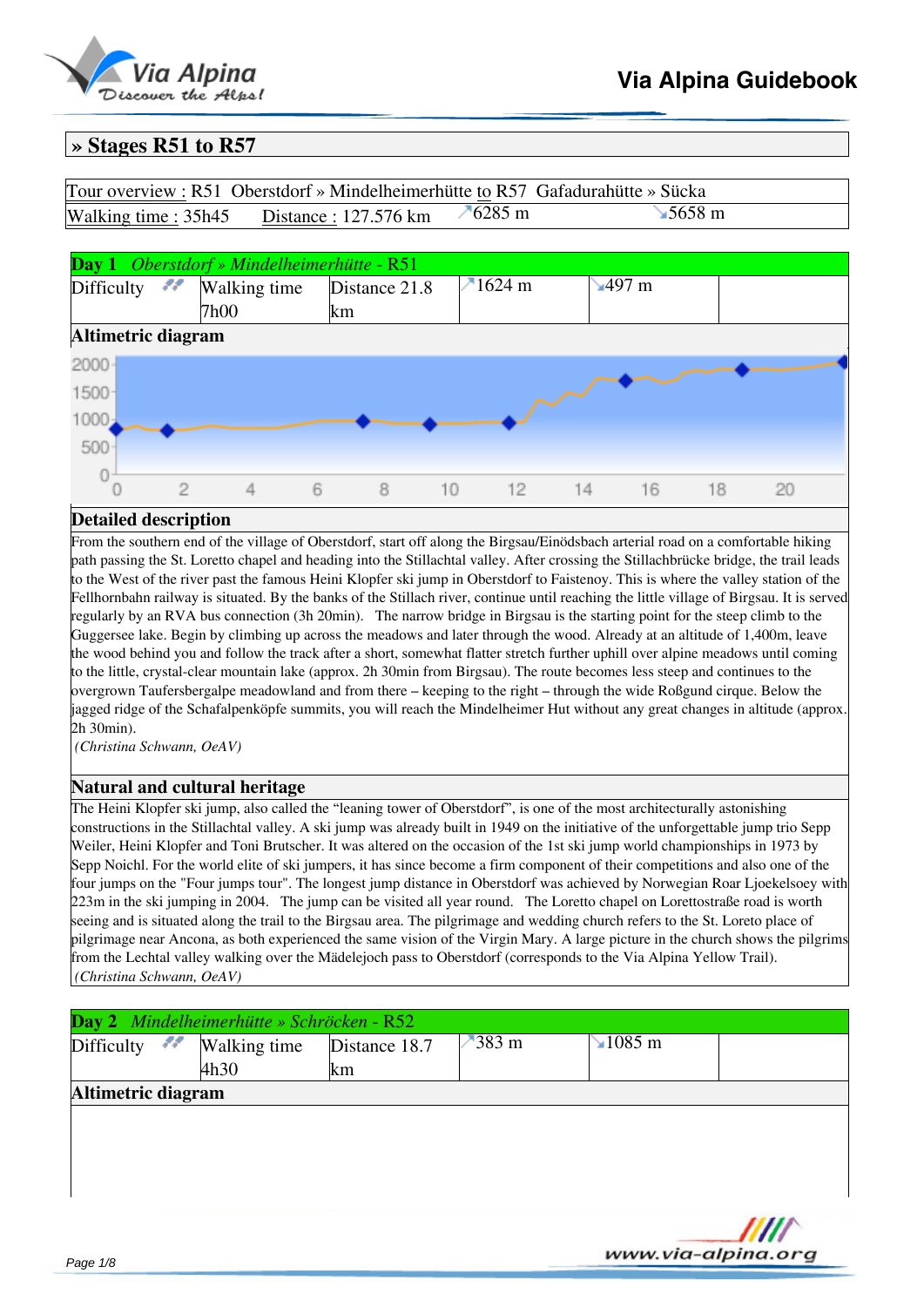

| 2000           |  |  |    |    |    |    |    |
|----------------|--|--|----|----|----|----|----|
| $1000 - 500 -$ |  |  |    |    |    |    |    |
|                |  |  |    |    |    |    |    |
| Ö              |  |  |    |    |    |    |    |
|                |  |  | 10 | 12 | 14 | 16 | ΙQ |

From the Mindelheimer Hut, head at a leisurely pace up and down along the eastern side of the Liechelkopf and the Geißhorn to the Koblat, a mountain ridge between the Kleinwalsertal valley and the Tannberg mountain close to the German-Austrian border. Walk over this high ridge to reach the Gemstel pass at 1,971m and the Widderstein Hut right at the foot of the massive Widderstein (2,009m, Mindelheimer Hut – Widderstein Hut 3h 30min). At the refuge, follow the signs down to Hochkrummbach at the Hochtannberg Pass (1,676m), where you will reach the road close to the top of the pass. Follow it only for a short while until the turnoff of a walking path, which leads to the West of the Kalbelesee lake towards the mountain. After just a 20-minute climb, you will reach a pass at which the charming hollow of the Körbersee can be seen in front. (Hochkrumbach – Körbersee 1h 15min). On the western banks of the lake, walk further along a footpath over a low crest into the Hochtal valley of the Auenfeld meadowland, where you will come onto a roadway. Now walk for a while along the young Bregenzerach river to the Batzenalpe (1,560m) and further downward to Schröcken (1,269m, Körbersee – Schröcken 1h 15min).

*From Schröcken, follow the Hochtann mountain road for a short while before coming to a merchant trail that leads to the Batzenalpe mountain and the lovely Körbersee lake.*

*(Christina Schwann, OeAV)*

# **Natural and cultural heritage**

The 1,972m high mountain trail over the Gemstel pass to Hochtannberg was a much frequented connection with the Kleinwalsertal valley even in the Middle Ages. The trail over the Koblat ridge repeatedly offers views into this northernmost and most secluded Walser locality. Hochkrumbach – formerly called Krumbach – is the smallest but most central town in the Walser Tannberg region. Krumbach was first mentioned as a settlement zone in 1453. The settlement of the pass hollow at between 1,600 and 1,700m in altitude took place at a time when the slopes were to a large extent covered in forest. However, the high demand for wood in this permanent settlement amid the snow led to progressive deforestation, and thus the situation had become difficult due to wood shortages even by the 18th century. In one particularly severe winter, the firewood stocks ran low very early and it is recorded that the town priest even burned the church pews so as not to freeze to death. In about 1856, the number of people living there had fallen to 20 and even the priest had left the hostile town. In 1885, the mountain community was finally entirely abandoned. It was only in the middle of the 20th century that new life was breathed back into the place. Today, Hochtannberg can offer an extensive and highly varied skiing area and has firmly established itself as a popular holiday and excursion destination. The Hochtannberg pass represents the continental watershed between the Rhine and Donau regions. The landscape offers contrast with varying rock types and a very charming variation in forms of terrain. For while the sheer rock faces of the limestone and main dolomite Widderstein, Braunarlspitze and Juppenspitze peaks – to name but a few – tower up steeply into the heavens, troughs and green grassy slopes occur in the areas of the more easily weathered marl. The Körbersee and Kalbelesee lakes are deemed to be the most photogenic enrichments of the landscape, as is the little Simmel peak with the St. Jakob chapel in Hochkrummbach. However, this area is also treasured by botanists due to its diverse plant world with the most varied and sometimes still vast alpine biotopes highly deserving protection. The Schröcken locality was already populated in the 14th century. By the 17th century, the population had grown to over 200 people, one third of whom lived in extreme conditions between 1,500 and 1,700m in altitude. These mountains have long since been abandoned. Today, the community of Schröcken is a popular winter holiday destination, which was made possible above all by the extension of the access road, safe for travel in winter.

*(Christina Schwann, OeAV)*

|                    | Day 3 Schröcken » Buchboden - R53 |               |           |                   |                    |  |
|--------------------|-----------------------------------|---------------|-----------|-------------------|--------------------|--|
| - 11<br>Difficulty | Walking time                      | Distance 22.5 | $-1066$ m | $\text{M}$ 1437 m |                    |  |
|                    | 6h05                              | lkm           |           |                   |                    |  |
| Altimetric diagram |                                   |               |           |                   |                    |  |
|                    |                                   |               |           |                   |                    |  |
|                    |                                   |               |           |                   |                    |  |
|                    |                                   |               |           |                   |                    |  |
|                    |                                   |               |           |                   |                    |  |
|                    |                                   |               |           |                   | www.via-alpina.org |  |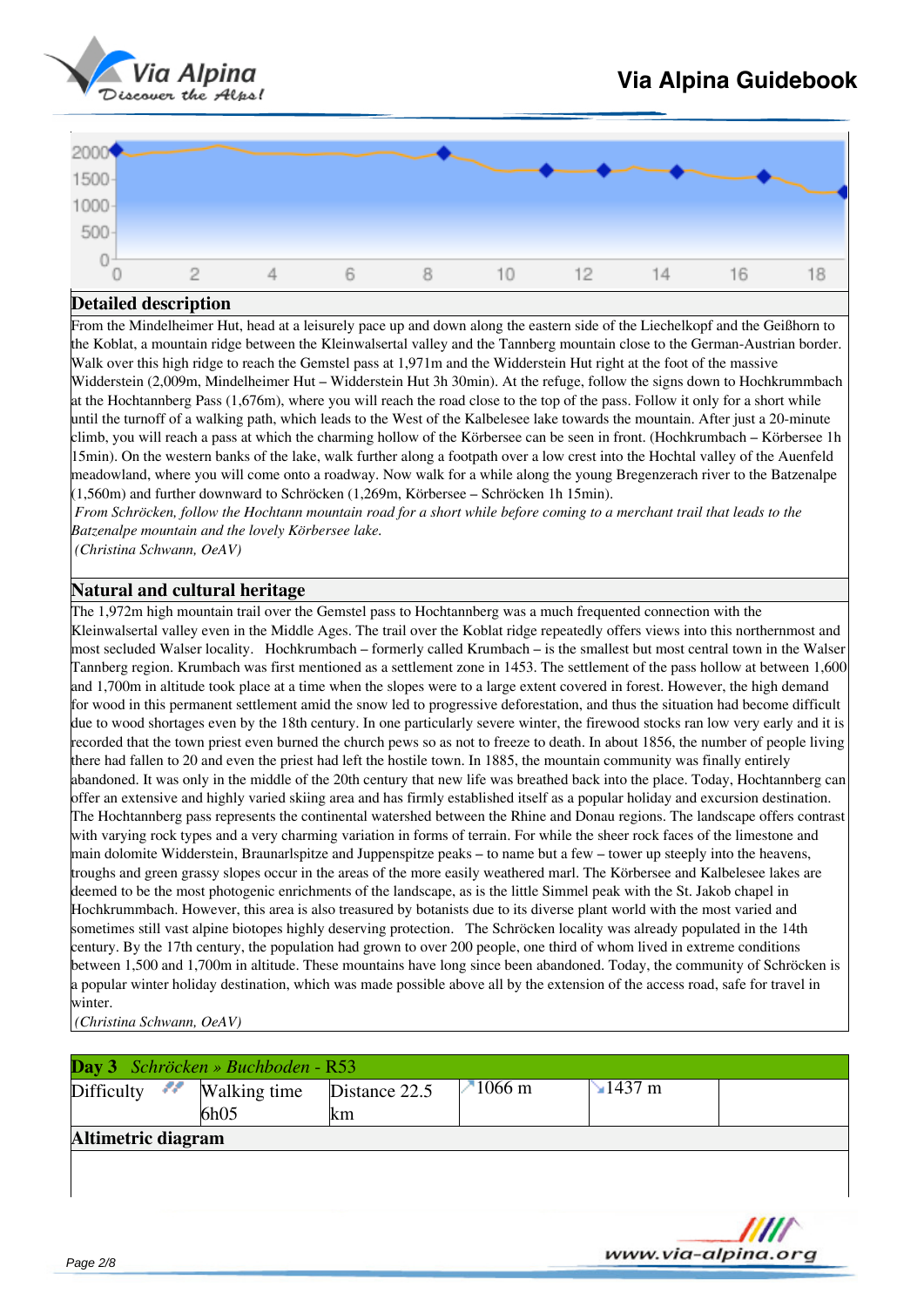



From the central signpost in Schröcken, the route first of all heads to the roadbridge over the Schröckbach river, before which it turns left onto a footpath and leads into the dingle of the Bregenzerach river. From there, continue mainly following the historical "Saumweg" (mule track) at a leisurely pace along the Bregenzerach river to the so-called Landstegbrücke bridge. This marks the end of the leisurely descent through the valley. From the Landsteg bridge, walk along a little alpine road, which is rather steep in parts, to the Schadona pass and the Biberacher Hut (1,846m), where you come to the head of the Große Walsertal valley after a three-hour hike from Schröcken. The next destination is the little village of Buchboden, 3h away. The trail leads on a gentle decline from the Schadona pass to a fork in the road at which you must keep to the right. Head uphill again for a short while and then walk over the panoramic alpine pastures to the Alpe Oberüberlut (1,585m). Continue along a roadway to the lower Überlutalpe mountain (1,360m). Here you have the choice of staying on the roadway or taking the historic (shorter but also steeper) alpine trail into the valley. People usually prefer to take the road downhill and the footpath uphill. The two trails meet at Buchboden (910m), the uppermost mountain farming settlement in the Große Walsertal valley.

# *(Christina Schwann, OeAV)*

# **Natural and cultural heritage**

This stage at the doors to the Mercantour National Park between the Ubaye and Tinée valleys leaves the military epics behind and enters into the heart of an exceptional natural heritage.

Walk along the Ubayette valley, where a torrential stream carried everything away in 1957 and the valley was annihilated at the end of the Second World War, and you will come across the Méane house (from the Provencal word "méane" for environment), heir to this part of history with its modern Ste Marie Madeleine chapel restored in 1960. The Larche pass, the lowest road pass between France and Italy, can be seen to the East.

A little later, the trail dips into the central zone of the Park (created in 1979) by the little glacial Lauzanier valley (from the patois *las lauzas niera* = the black slates). It has already been listed as a nature reserve since 1938, and was granted very early

recognition for its floral wealth (nicknamed "the sea" for its carpets of blue thistle) and exceptional wildlife diversity. The valley stretches out between marshland and siliceous rock, terrain that is favoured by ibexes and chamois, a promised land for botanists (ever since the exceptional congress organised in 1833 on the Lauzanier flora) and an area dedicated to pastoralism since the post-war period. The trail climbs up to the source of the stream, the Lauzanier lake, close to which a chapel puts up some painful resistance and is nevertheless the site of an annual pilgrimage.

Numerous lakes are scattered along the route, over which stands by the Enchastraye peak (from the patois *enchastre =* sheep enclosure) overlooking the intense pastoral activities of the valleys, to the *Cavale* pass, the name of which is taken from the term for donkey track in patois and which offers access to the Alpes-Maritimes administrative department. Further downhill the trail reaches the Haute-Tinée valley in the hollow of which nestles the abandoned hamlet of Bousiéyas.

The Fourches camp, an early XXth century relic and an example of the defensive architecture during the last world war, imposes its few impressive ruins on the heights of the hamlet at the foot of the mountain by the same name. The ruins of a small fort, a lookout point for the camp below, are located here.

Today, Bousiéyas has only one gîte whose access road is frequently cut off by avalanches. But the church, built in 1718 for the Count of Dalmas, who gave his name to the community (Saint Dalmas), is still standing and the patronal feast every 28 July breathes new life into the place.

*(Sara Zeidler, Gilles Chappaz, Grande Traversée des Alpes)*

|                    | Day 4 Buchboden » St. Gerold - R54 |               |                  |                |                    |
|--------------------|------------------------------------|---------------|------------------|----------------|--------------------|
| Difficulty         | Walking time                       | Distance 15.8 | $-321 \text{ m}$ | $\sqrt{473}$ m |                    |
|                    | 3h50                               | km            |                  |                |                    |
| Altimetric diagram |                                    |               |                  |                |                    |
|                    |                                    |               |                  |                |                    |
|                    |                                    |               |                  |                |                    |
|                    |                                    |               |                  |                |                    |
|                    |                                    |               |                  |                |                    |
|                    |                                    |               |                  |                | www.via-alpina.org |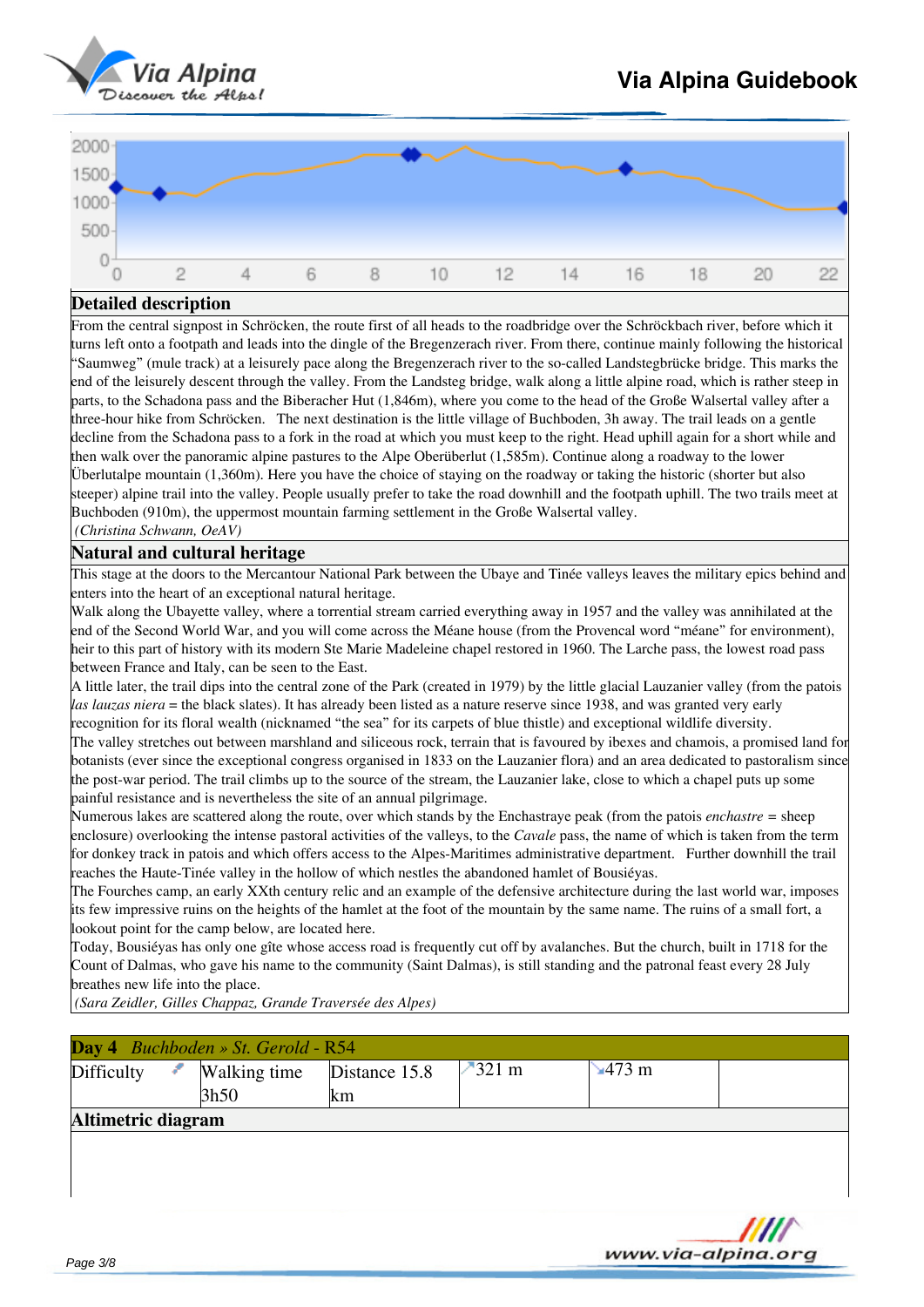

www.via-alpina.ora

| 1000                   |  |  |  |                          |   |
|------------------------|--|--|--|--------------------------|---|
| $750 - 500$<br>$250 -$ |  |  |  |                          |   |
|                        |  |  |  |                          |   |
| 0                      |  |  |  | $\overline{\phantom{a}}$ | ⊿ |

### **Detailed description**

The course taken by Via Alpina throughout the entire route out of the Buchboden valley is identical to that of the regional Walserweg (Walser trail). In Buchboden, it takes the shortest route to the Lutz, a river that flows through the Große Walsertal valley. The route alternates between roads and footpaths but starts off constantly in the vicinity of the Talbach stream. Below the hanging village of Sonntag (888m), it changes over to the southern side of the valley, but then crosses the roadbridge in the Parzelle Garsella farmland (735m) back to the sunny side again (Buchboden – Garsella 2h). From Garsella, the trail leads on a comfortably undulating route alternating between mountain meadows and wooded ravine to the little village of Blons (903m, Garsella – Blons 1h 30min). From there, head rather steeply downward into the bleak Rüfitobel ravine. Once on the other side, climb up approx. 100m again through the ravine forest and across mountain meadows to the provostry of St. Gerold (approx. 1h from Blons).

*(Christina Schwann, OeAV)*

#### **Natural and cultural heritage**

The Große Walsertal valley only gradually became accessible thanks to roadways as of the 1870s. Until then, the settlements could virtually only be reached on mule tracks and footpaths. Thüringerberg was always the main gateway to the valley. It is where the trails coming from Schnifis, Bludesch and Thüringen joined. From Thüringerberg, the most important mule track led approximately in the area of today's main road to Buchboden. The erosion process caused by the Lutz, the main river in the Große Walsertal valley, had settled in such a way between two waves of different rock formations that on the northern side of the valley, the advantages of less steep and more fertile flysch slopes are coupled with more sunshine, while the steeper and less fertile terrain is mainly situated on the shady side, with the exception of Raggal. People only gradually realised in the course of the modern times that the cultivation of high-altitude areas, which in itself is desirable, also has its drawbacks. Walser cattle farming required greater pastureland areas, while the construction method using wood needed more lumber and the long winters could only be tolerated with sufficient firewood. This meant that more and more land was deforested, thus considerably increasing the risk of avalanches. Since the late Middle Ages, the number of avalanches reported has been increasing continually. By far the worst occurred in January of the year 1954, when out of the 70 to 80 avalanches counted in the Große Walsertal valley, around 30 penetrated settled areas. The alarming result was 80 deaths (out of 164 people buried) and enormous damage caused to farmsteads, public buildings, cable cars and wiring. 1954 in general became a turning point in the development of the Große Walsertal valley. From then on, support programmes were organised by bodies outside the area, the aim of which was to secure the community there by means of better traffic connections, economic structural improvements, avalance barriers and afforestation. By respecting the limits – also in terms of tourist development – people in the Große Walsertal have become aware that in this instance less can be more, if it means that even greater value is attributed to the proximity to nature and quality of life. The valley inhabitants have thus developed a development model with a markedly ecological slant. This concept was also accompanied by the chance to adopt the profile of an alpine biosphere park in the sense of the UNESCO "Man and the Biosphere" programme. The fundamental idea is to create a worldwide network of model regions for a sustainable economy and way of life. Across the world there are already more than 400 biosphere parks in 94 countries, including famous areas such as the Rocky Mountains, the Olympia in Greece or the Serengeti. The Große Walsertal has also been one of them since 9 November 2000. *(Christina Schwann, OeAV)*

|                    | Day 5 St. Gerold » Feldkirch - R55 |                |                  |                        |  |
|--------------------|------------------------------------|----------------|------------------|------------------------|--|
| Difficulty<br>F.   | <b>Walking time</b>                | Distance 21 km | $7582 \text{ m}$ | $\sqrt{850 \text{ m}}$ |  |
|                    | 4h50                               |                |                  |                        |  |
| Altimetric diagram |                                    |                |                  |                        |  |
|                    |                                    |                |                  |                        |  |
|                    |                                    |                |                  |                        |  |
|                    |                                    |                |                  |                        |  |
|                    |                                    |                |                  |                        |  |
|                    |                                    |                |                  |                        |  |
|                    |                                    |                |                  |                        |  |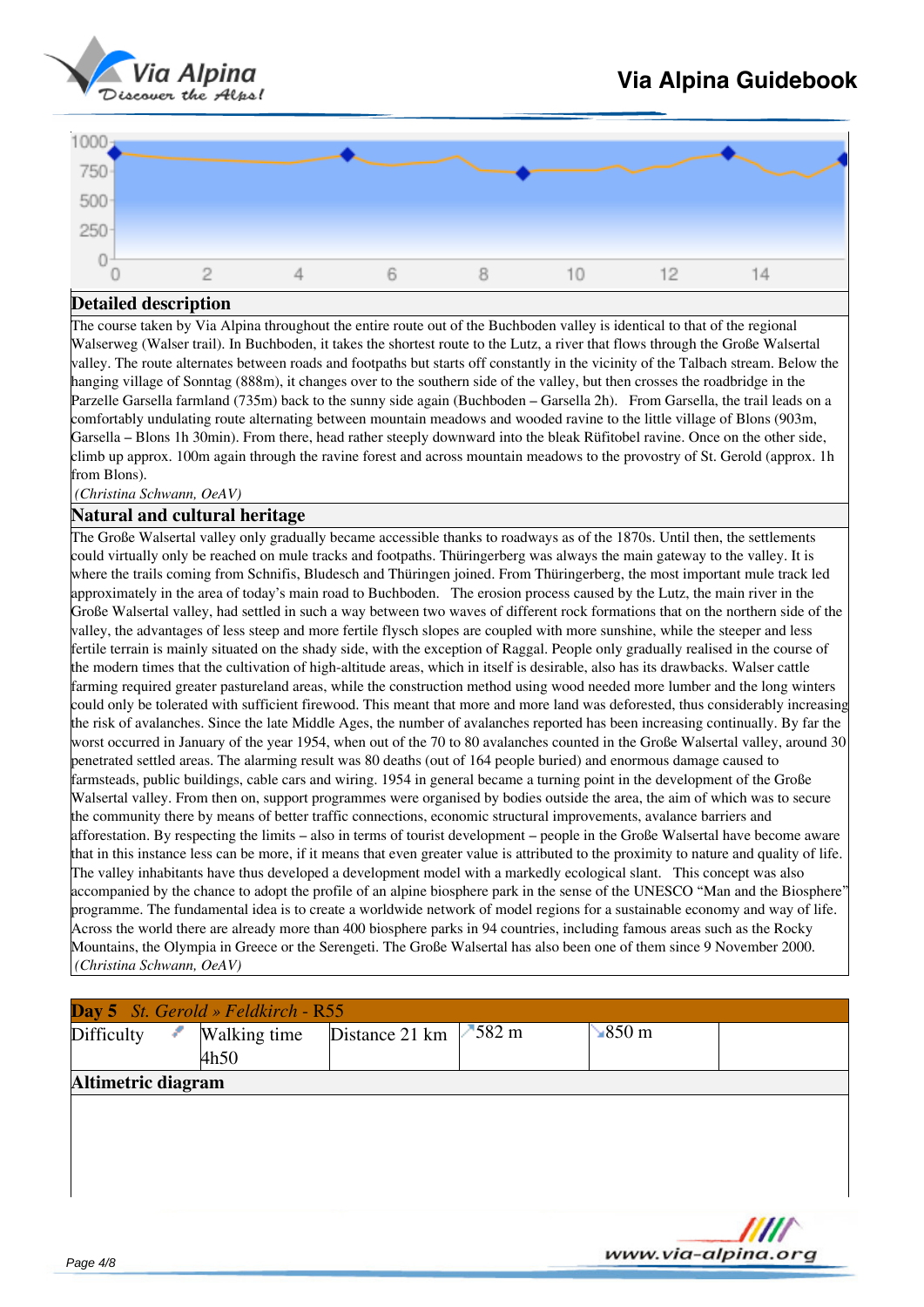



At the provostry of St. Gerold (848m), the signs point in the direction of the woodland's edge, where a footpath takes you down through the wood to the Klostertobel ravine. From the ravine, head uphill again. You will reach a road that must be followed until reaching a group of houses, from which another footpath leads through a woodland ravine to the valley road. From there, an almost 20-minute walk along the road is still unavoidable to get to the village of Thüringerberg (877m) (St. Gerold – Thüringerberg in a total of 1h 15min). In Thüringerberg, a municipal road branches off between the parish church and the road bridge to the Parzelle Außerberg farmland. Take this road until reaching a wayside shrine where the trail continues straight ahead following the course of the historical trail. You will come to the Parzelle Hagen farmland (840m) at a little meadowland terrace, after which a short woodland path leads to the Gschading-Gütle woodland meadow. The route now follows a road until reaching the crossroads at the Plattenhof farmstead (785m), from where it takes a quarter of an hour to reach the centre of the Walgau village of Schnifis (657m) (Thüringerberg – Schnifis 1h 30min). A few steps past the church in Schnifis and the trail turns to the left onto the former district road, which must be followed until reaching a sign pointing to a turnoff along a footpath to the left. The trail leads along the outskirts of the wood and finally through meadows into the little village of Röns (610m; Schnifis – Röns 30min). Pass the parish church of Röns and follow the route along a road through a woodland hollow and afterwards through mountain forest down the valley to Satteins (Röns – Satteins 1h). From the signpost in the village centre at Satteins parish church (495m), keep heading in the direction of Schildried. From the northern edge of the village, walk upward through meadowland for a short while and in woodland until reaching the road that leads through the hollow of the Schwarze See lake to Rankweil. After crossing the road, you will come to an idyllic meadowland track to the Kristhof farmstead, after which a municipal road takes you to the hamlet of Schildried (469m; 1h from Satteins). A little flat road brings you closer to the Ill river and you will come to the point at which this major river of the Walgau region is bridged by the motorway and the railway line. This also brings you past a covered wooden bridge that used to be a road connection for Göfis – Frastanz. Now, after long stretches of walking in the mountains, Via Alpina once again reaches a main valley floor. It carries on for a while along a road beside the banks of the Ill until reaching a railway underpass. Here, take an agricultural road for a few minutes up to the houses at the Parzelle Stein farmland (488m; 30min from Schildried). From there, it is not even half an hour to the town of Feldkirch. To get there, we used the access to a forest path. In the Illschlucht ravine, walk for a few minutes following the course of the former road and railway road to the eastern end of the town and enter the old town at the foot of Schattenburg Castle (458 m). *(Christina Schwann, OeAV)*

### **Natural and cultural heritage**

The lower half of the slopes on the Walgau valley's sunny side, made of flysch rock and carpeted in green as far as the Walserkamm ridge, often has distinctive scarps. These terraces are reminiscent of the Ice-Age melted ice streams on the edge of the Illgletscher glacier. The Ried hollow below Röns and the sloping terraces of Röns and Schnifis along the route are the remains of such a river bed of melted ice. On the subsoil sealed by ground moraines, there are numerous damp biotopes. The hills between Feldkirch and Satteins were already populated in prehistoric times (e.g. in the Bronze Age on the Vatlära hill). For the early settlers, the easily accessible nearby area around the primeval trail from Rankweil through the hollow of the Schwarze See (Black Lake) to Satteins was of particular interest. Excavations have come up with traces of Roman settlements, for example on the so-called Heidenburg (pagan castle) between Göfis and the Schwarze See lake and a Roman villa near Satteins. Göfis is mentioned in a Raetian property inventory of 842 by the name of Segavio, and Satteins as Sataginis. In the Middle Ages, castles were also built here of which only modest ruins can still be seen today. Close to Schildried lie the remains of a castle of the Knights of Sigbert just 10 minutes off the route and above Satteins, the walls of a castle of the Knights of Schwarzenhorn can be seen. Both castles were destroyed in the first half of the 15th century. This section of the Via Alpina route touches several times on historical transportation routes. In the Illschlucht ravine, it follows the railway road for a while, which was built in 1872 and closed in 1992 after the construction of a tunnel. Just before the ascent to Stein, it changes onto the federal road closed in 1980 while on the ravine road built in 1537 with its bridge over the Ill. In the Schildried area, the considerably wider Ill riverbed was already crossed at a ford as early as Roman times. A short distance downstream, a bridge was erected in the Middle Ages at a narrow point in the river. It was, however, repeatedly destroyed in times of flooding. The covered wooden bridge that is still there today was buit in 1921. Today's traffic crosses the Ill river beside it on the iron railway bridge and on the high concrete pillars of the motorway bridge. The memorable battle of Frastanz took place on the other side of the Ill on 20 April 1499, in which the

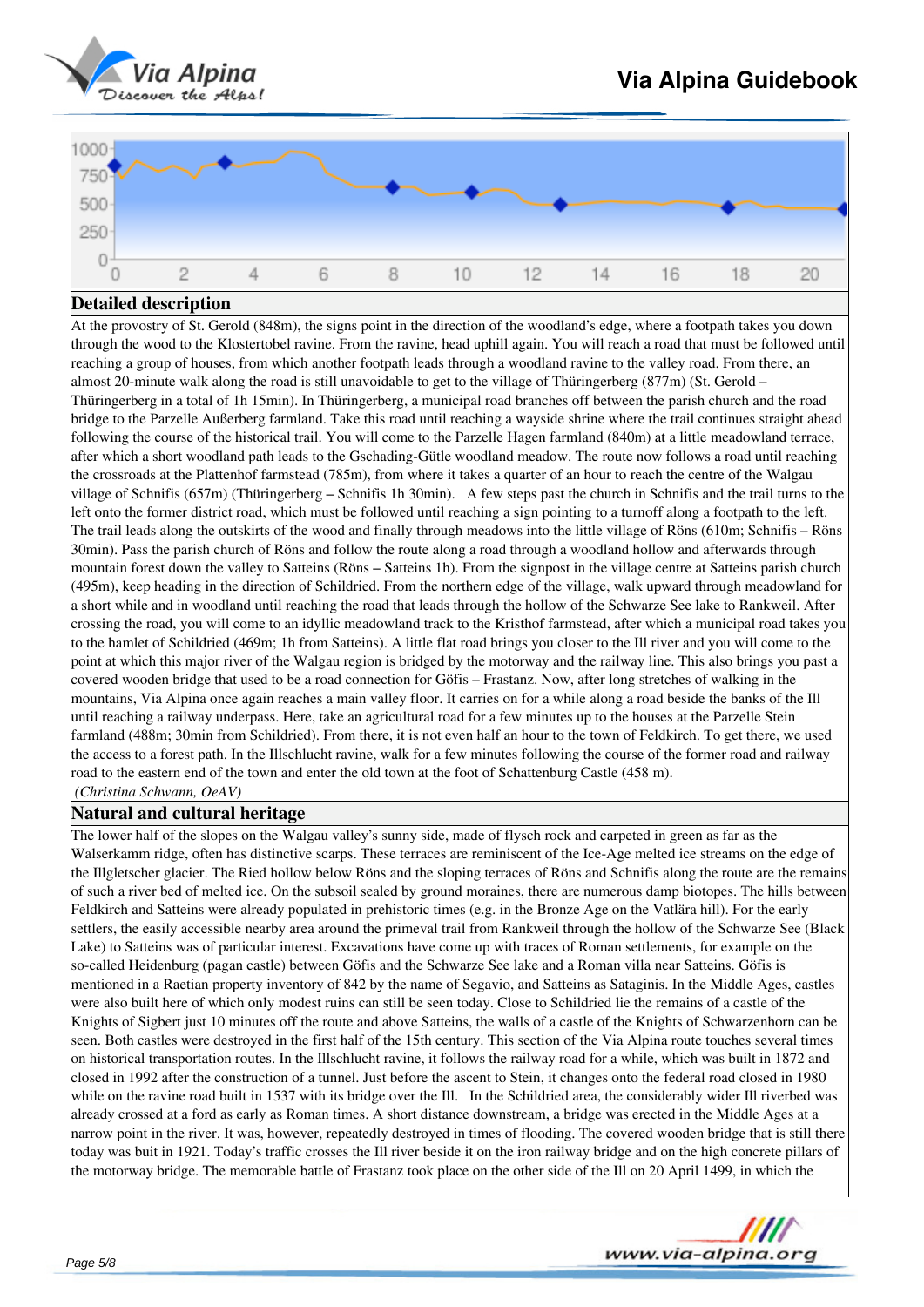

10,000 strong army of Emperor Maximilian was defeated by the army of the Swiss Confederation, which was almost the same size. When it became obvious that the Emperor's would be defeated, many fleeing soldiers tried to escape from the battlefield over the Ill bridge from Frastanz to Göfis, which at the time was the only bridge. Legend tells of a farmer by the name of Bertsch, a Walser from the Frastanzer mountain and his seven sons who lost their lives in the heroic defence of this bridge. *(Christina Schwann, OeAV)*



### **Detailed description**

From Feldkirch, Via Alpina leads across a footbridge over the Ill, past the federal state conservatory (formerly the "Stella Matutina" Jesuit College) to the Letzehof farmstead, from where the trail heads down through hanging villages in the direction of Amerlügen. From this little mountain village, which belongs to the commune of Frastanz (Feldkirch – Amerlügen 1h 45min), walk for approx. another 40min steeply upward through the wood to the Friends of Nature Feldkircher Hut (1,204m), a few minutes later reaching the panoramic hanging terrace of the Vorderälpele (also called the Amerlugalpe, 1,281m). From here, cast your eyes over the Walgau region into the Große Walsertal valley and northwards through the Rheintal valley to Lake Constance. This is where the route meets the Zentralalpenweg (Central Alpine Way) 02 and leads with very slight changes in altitude to the Sarojaalpe (1,474m; 1h from the Feldkircher Hut). For those who would prefer to stay in close proximity to the Drei Schwestern (Three Sisters), it is better to opt for the Gafadura Hut, which can be reached from the Sarojaalpe via the wooded Sarojasattel pass in half an hour. Otherwise, climb from the turnoff at the Sarojsattel pass directly to the Drei Schwestern in 1h 45min. *(Christina Schwann, OeAV)*

# **Natural and cultural heritage**

From Letze - Maria Grün - Fellengatter and Amerlügen, the route runs along the crossing from Walgau and the Rhine valley or, historically, in the border area of the former Sonnenberg and Feldkirch dominions, thus leaving Feldkirch territory behind at the Letzehof farmstead. If you are informed, it is possible to see a great many special features here at every step of the way. You could for instance pass the Letzehof farmstead without noticing that it is a haven of Tibetan culture. The "Tashi Rabten" Buddhist monastery has hidden behind the façade of this everyday country house since 1981, and behind it in the glade there is even a peace stupa. The hollow road (Duxgasse) leading uphill from the Letze area is still preserved virtually in its original form as part of the medieval main road from Feldkirch to Bludenz, which was extended in 1537 after the construction of the first bridge into the Illschlucht ravine of the Felsenau river. Together with the Reichenfeld park, the provincial conservatory (Landeskonservatorium) building formed the core area of the formerly world-renowned "Stella Matutina", a Jesuit grammar school that existed from 1856 to 1978. The hilltop shaped like cupolas in the Ice Age by the Rhine and Ill glaciers with a lovely marshland biotope near Maria Grün was until into the 16th century the main point of access from the southern Rhine valley into the Walgau region. In times of war – the last time in 1799 against attacking French troops – this was defended by setting up a "Letze", i.e. an entrenchment wall.

*(Christina Schwann, OeAV)*

|                                       | Day 7 Gafadurahütte » Sücka - R57 |                                |              |         |
|---------------------------------------|-----------------------------------|--------------------------------|--------------|---------|
| Difficulty $\mathscr{F}$ Walking time |                                   | Distance 12.446 $\sqrt{948}$ m | $\sim$ 946 m |         |
|                                       | 4h15                              | lkm                            |              |         |
| Altimetric diagram                    |                                   |                                |              |         |
|                                       |                                   |                                |              |         |
|                                       |                                   |                                |              | _______ |

www.via-alpina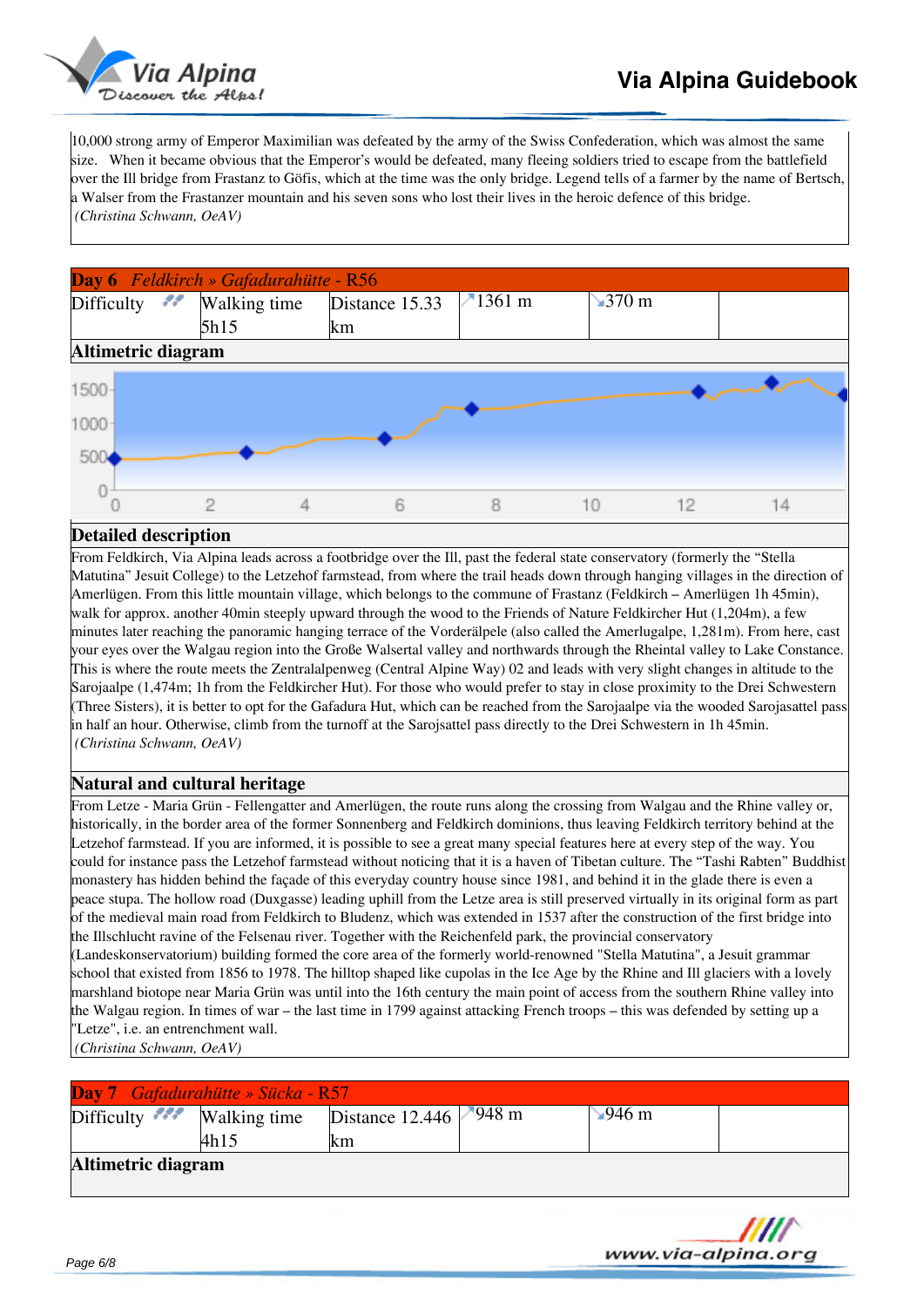



The starting point for the stage is the Gafadura Hut. Prince Johann II built it to be a hunting lodge. In 1968, the Liechtenstein Alpine Club was able to purchase the hunting lodge and its inventory and it was then converted over time into a modern mountain hut. The hike starts with a short climb to the Saroyasattel pass where the national border between Liechtenstein and Austria is crossed. Via Alpina runs around the Three Sisters to the Garsella-Alp. For mountaineers who are sure of foot and do not suffer from vertigo, it is also possible to take the hiking route over the Three Sisters. The Three Sisters track is well secured with ropes and ladders. But back to the Garsella-Alp, where the climb over verdant alpine pastures to the Garsellikopf peak begins. The Garsellikopf peak and the rest of the route offer a fantastic view into the Rheintal valley. Villages of both Liechtenstein and Switzerland lie at the feet of the hiker, divided by the Rhine. A marvellous insight into the alpine world of Liechtenstein, Switzerland and Austria is also gained here. The Saminatal valley with the Garselli/Zigerberg forest reserve lies to the east, where the aim is to preserve the woodland ecosystem, species diversity and gene pools. The development of the forest reserve is left to the course of nature, and is not exploited in any way. The Gafleisattel pass marks the start of the Fürstensteig track, which was opened in 1898. This bold and wonderfully structured track is well secured with ropes, although you do need to be free of vertigo. Those who are not should opt for the Helawang – Bargella mountain trail and then come back onto the original route once above Gaflei. A well built alpine trail above Gaflei, accompanied by magnificent alpine flora, leads via Silum to Sücka, the stage destination. The entire route is well signposted and marked in red-white-red as a mountain trail.

*(Ewald Oehry, AWNL)*

# **Natural and cultural heritage**

Alp Gafadura with the Alpine Club Hut belongs to the Liechtenstein community of Planken, where the Valsers settled in around 1300 on a sunny terrace over the Rheintal valley. But the name "Gafadura" bears witness to earlier land clearance in Roman times. The Swiss marched to battle in Frastanz via the Saroya-Sattel pass during the Swabian war on 20 April 1499. This crossing was also fought over in 1799 in the French war. The legend of the "Three Sisters": three proud, hardhearted girls were gathering berries on the Holy Day of our Lady. They came across a beautiful women who asked them for some fruit for her poor sick child. "Those who want berries must gather them themselves, beggar!", was the pert reply. The Holy Virgin then appeared as if surrounded by celestial light and said: "You have defiled my holy day, you have denied my request, you have stones for hearts. And as stones shall you stand here for all eternity". The Three-Sisters-Trail leads from the Saroya-Sattel pass via the Garsella Alp of Frastanz to the most striking rock formations of the Three Sisters and on to the Garsellikopf peak and Kuhgrat ridge, the highest point (2,123m above sea level). This panoramic track was built in 1897 by the German and Austrian Alpine Club. Engineer Carl Schädler of the Gaflei alpine spa house took responsibility for the sections from the Kuhgrat ridge to the Gafleisattel pass. In 1898, the most daring section of the route, 1,000m high over the Rheintal valley was constructed by Prince Johann the Good. The Fürstensteig trail crosses the eroding dolomite rocks of the gypsum mountain faces of the alpine peak. Seen from a distance, the steep rocks of the Three Sisters chain appear to be bare and bleak, but the attentive hiker will notice a burgeoning plant life of algae, moss and lichen on rocky walls, blue-green round-leaved saxifrage and common moonwort, snow willow and alpine roses, auricula and field gentian, Italian bellflowers and orchids, to name but a few species. On Alp Bargella, a moraine area, the main dolomite of the Three Sisters chain is left behind. On the side of the Saminatal valley lies a huge erratic block with the inscription: "Centre of Liechtenstein. Bargälla 1,721m. World Mathematical Year 2000." The beautifully situated village of Silum was populated 700 years ago by Valser immigrants. Today, it is the location of "Maiensäss" traditional farmhouses and an idyllic holiday destination, occupied and farmed between 1934 and 1938 by the "alpine brotherhood" religious community. On the side of the Rheintal valley, the Partnach grey-black shale and dense limestone layers can be seen along the trail. Near the Saminatal valley, a view over the impressive alpine world of Liechtenstein with the Rätikon can be enjoyed and soon the southward route reaches the stage destination, Sücka spa house below the Old Tunnel. *(Johann Oehry / Ewald Oehry, AWNL)*

| <b>Bibliography</b>                                        |                                                                |                  |                               |               |
|------------------------------------------------------------|----------------------------------------------------------------|------------------|-------------------------------|---------------|
| Links                                                      | Maps                                                           |                  | Guidebooks                    |               |
| - http://www.tourismus.li<br>$-$ http://www.alpenverein.li | - WK 351 Lechtaler Alpen - Allgäuer Alpen<br>Berndt (1:50.000) | $\sim$ Freytag & | - Titel, Autor<br>(ISBN ISBN) | $\sim$ Verlag |